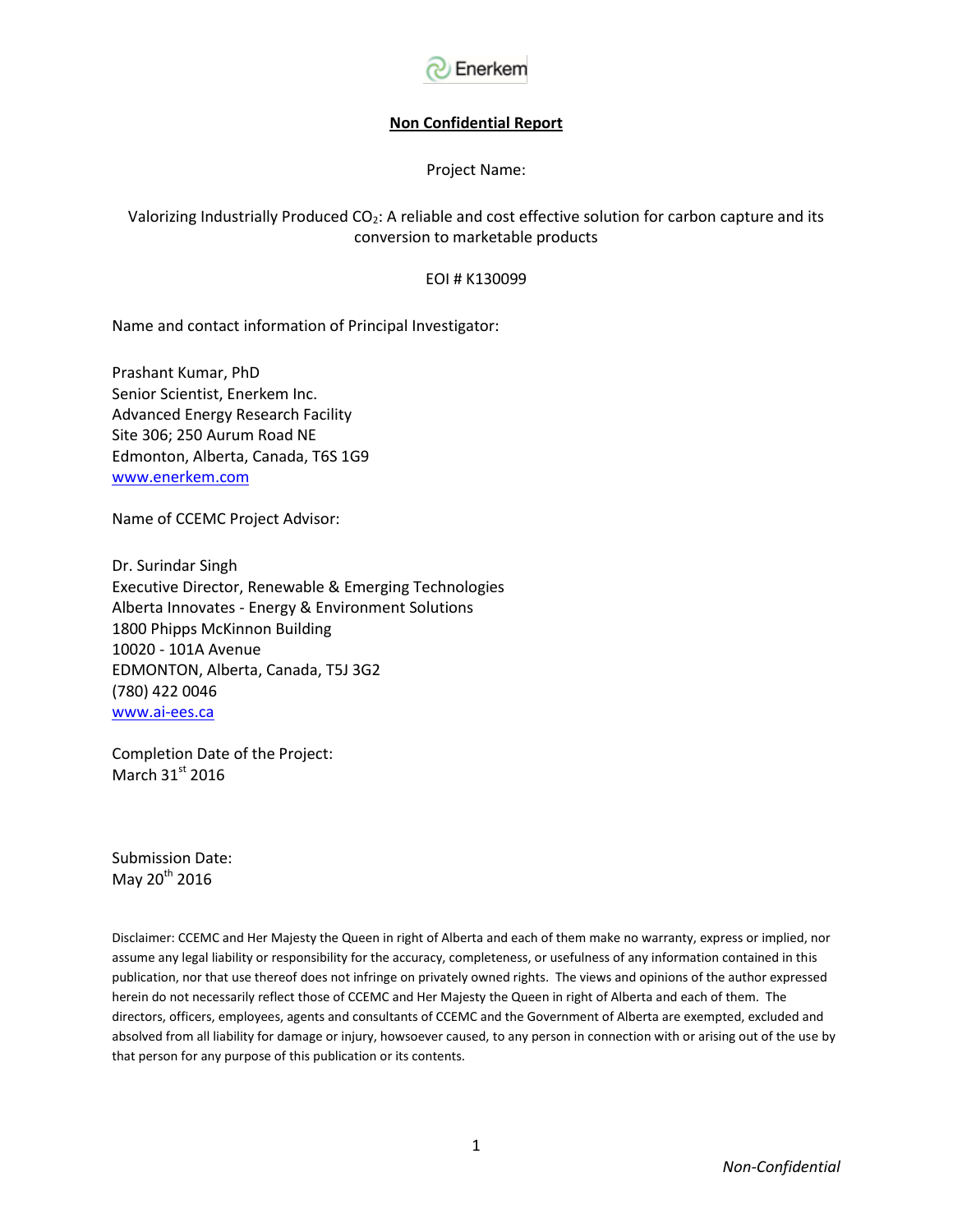

# **Table of Contents**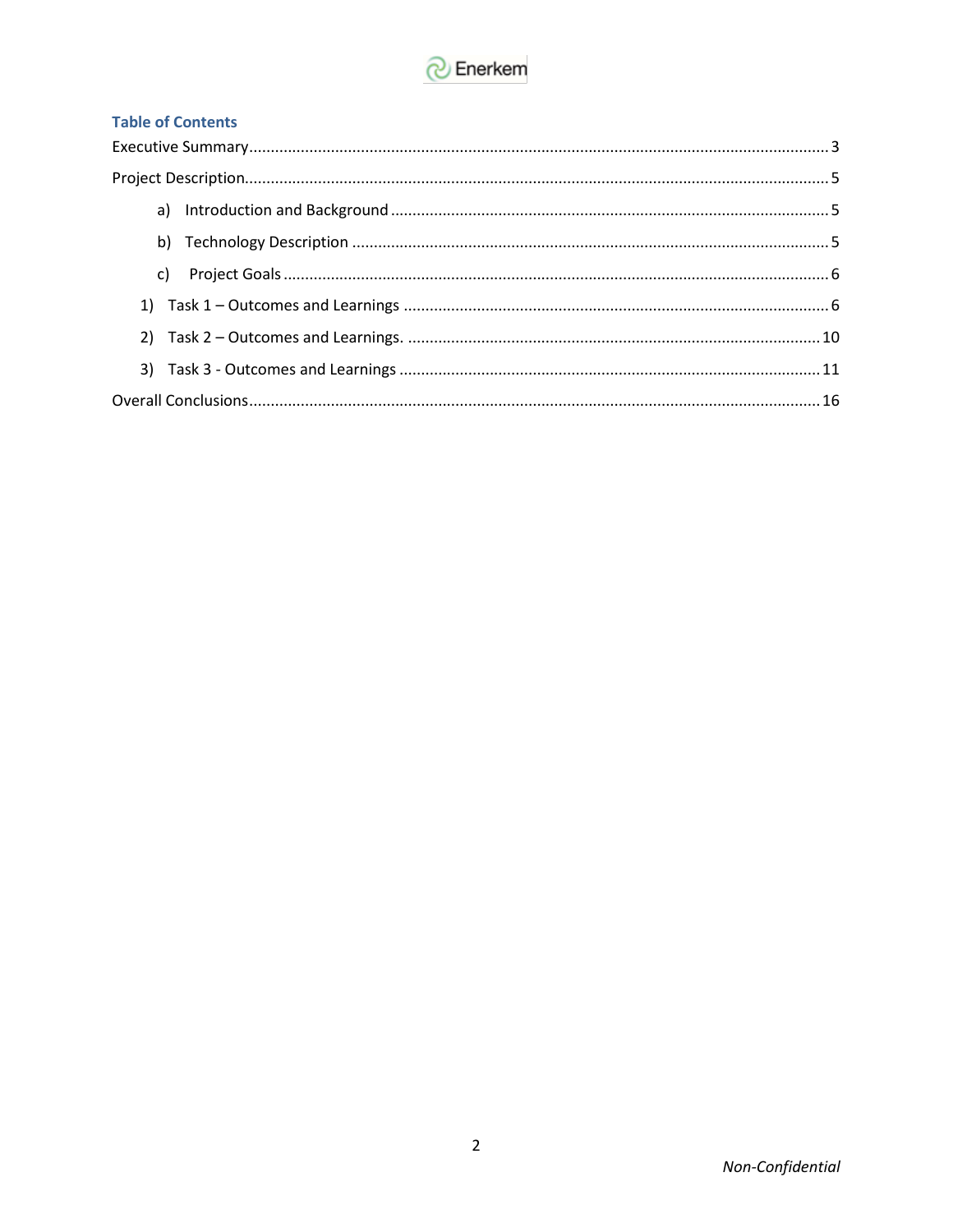

#### **Executive Summary:**

Enerkem has successfully achieved the original research objective of identifying industrial  $CO<sub>2</sub>$  sources and synthesizing a marketable chemical such as acrylic acid that could sequester  $CO<sub>2</sub>$  directly in the molecule. Two sources of industrial  $CO<sub>2</sub>$  were identified in Alberta and the data obtained were used to conduct a techno-economic analysis aimed to develop the dry methane reforming (DMR) process to produce syngas from  $CO<sub>2</sub>$  and methane. The techno-economic analysis for dry reforming process indicates that it has a good potential in  $CO<sub>2</sub>$  capture for CO production. This reforming approach therefore provides an alternative technology that converts  $CO<sub>2</sub>$  emission problem into an opportunity by using the CO and the  $H_2$  generated as raw materials for the chemical synthesis. A robust dry reforming catalyst system (E20) has been developed that has been tested for more than 3000 h time-on-stream under different conditions. Furthermore, the E20 catalyst has been tested for over 470 hours continuously during kinetics evaluation. Under certain operating conditions during this testing, the catalyst could consume between 28.8 – 35.4 kg of  $CO<sub>2</sub>$  per kg of catalyst while yielding between 2.81 -3.38 kg of H<sub>2</sub>. The kinetic model developed on the catalyst was utilized for running simulations in HYSYS for scale up evaluation. Use of syngas such as the dry reformed syngas for direct production of chemicals was evaluated for the production of dimethyl ether (DME) in a single step process at the pilot scale. DME is a biofuel unto itself and is an important intermediate for the production of other chemicals.

Several other catalytic processes were developed over the course of the project to produce chemicals that utilize the syngas and maximize carbon capture. The preliminary data generated on three different chemicals are methyl acetate, acetic acid and acrylic acid. These chemicals are also identified as high potential products for future Enerkem commercial development. Among these chemicals both methyl acetate and acetic acid are currently being made from methanol on standard technology that utilizes the syngas with appropriate  $H_2$ /CO ratio and methyl-iodide as a co-catalyst. During the course of this project a stable and regenerable catalyst for iodide-free DME carbonylation process for methyl acetate synthesis has been identified and tested. The fact that the new process is iodide-free improves certain economic aspects of the process while improving environmental performance of the process. In addition to the iodide free carbonylation catalyst, Enerkem also developed or repurposed two other catalyst formulations that now lay a solid foundation for the production of chemicals that could sequester  $CO<sub>2</sub>$  using green chemistry; Hydrolysis of methyl acetate to Acetic Acid (New Formulations) and Aldol condensation of Formaldehyde and Acetic Acid to Acrylic Acid (New Formulations).

The developed Carbonylation catalyst (Catalyst 1) is a bimetallic iodide-free zeolite based catalyst with immense potential for scale up. The preliminary data on methyl acetate hydrolysis (Catalyst 2) to produce iodide-free acetic acid process has also been evaluated on an in-house metal free zeolite catalysts. Furthermore, a novel aldol condensation catalyst for direct one-step acrylic acid synthesis from acetic acid and formaldehyde has been developed and tested under different conditions. The results on acrylic acid yields obtained are comparable to the results from literature and are indicative that yield and selectivity targets for commercialization could be obtained. The greenhouse gas (GHG) emission reduction potential of a manufacturing plant using these processes has also been estimated. It has been assumed that such chemical plants will be a bolt-on process to an existing Enerkem bio-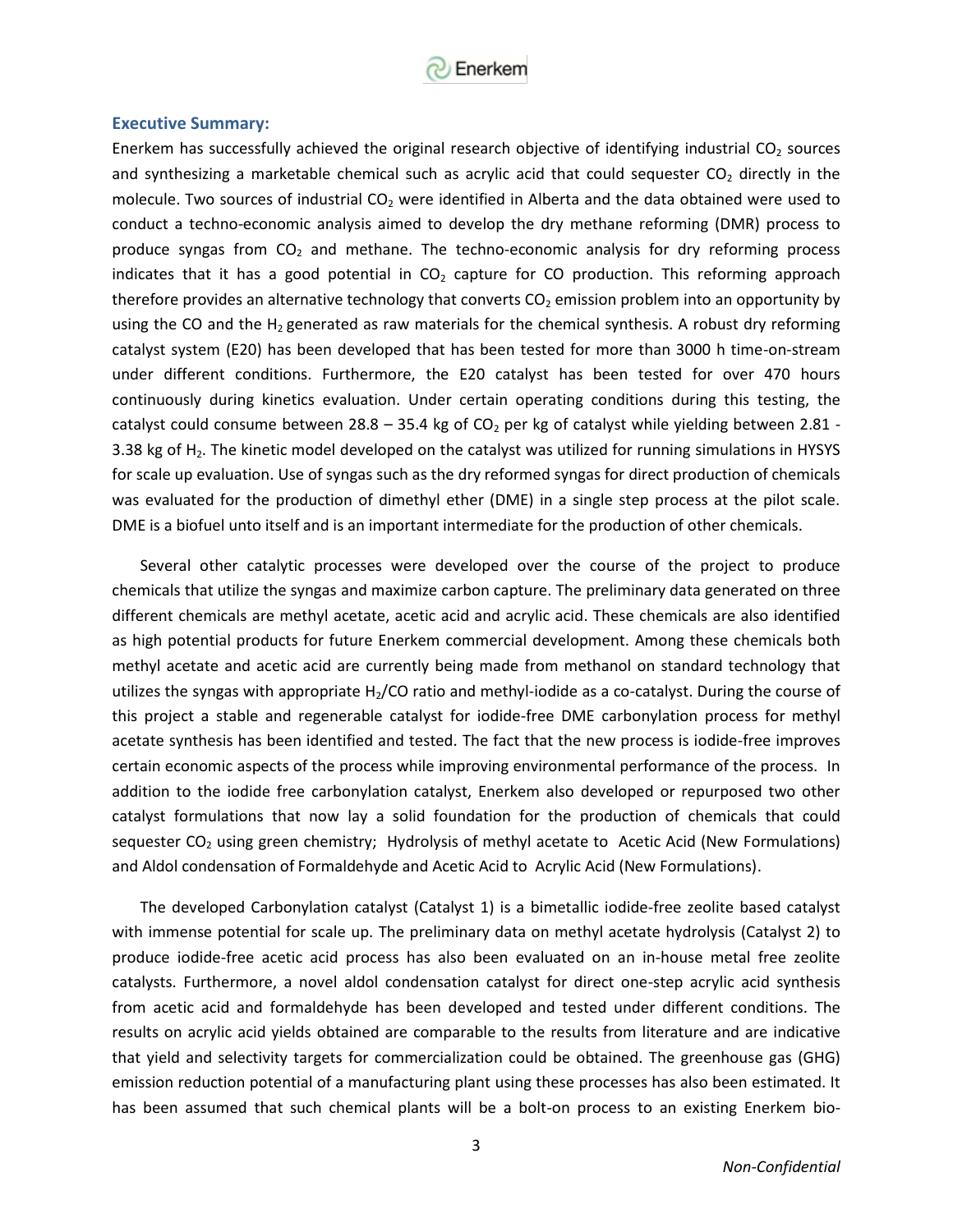

refinery that has a  $CO<sub>2</sub>$  source that is currently being released to the atmosphere. This cost estimate includes a catalytic dry reforming process to syngas followed by a chemical conversion of syngas to DME and further converting DME to acetic acid by using a novel iodide-free catalytic system. Methanol formed is further converted to acrylic acid via formaldehyde and acetic acid using a novel aldol condensation catalyst. These alternative routes have shown significant impact on GHG emission reduction based on the materials balance.

<span id="page-3-0"></span>For an integrated process that uses methanol from 1 Enerkem module (144 tpd) combined with additional syngas from externally sourced CO2 (111 tpd) to make acrylic acid (173 tpd) through intermediates such as acetic acid (143 tpd) and formaldehyde (72 tpd), the GHG estimates were completed. All the carbon monoxide (CO) thus generated from  $CO<sub>2</sub>$  reforming from fossil based  $CO<sub>2</sub>$  are consumed by utilizing the entire methanol through intermediates. The total estimated GHG emission reduction was projected to be significant for an integrated process scaled to use the methanol and syngas form a single Enerkem commercial module. One megatonne  $CO<sub>2</sub>$  reduction could be achievable by putting together 4-5 Enerkem modules for acrylic acid with the best internal rate of return (IRR). Based on Alberta's demographics, there is potential for  $6 - 8$  Enerkem modules when considering waste from Edmonton and Calgary.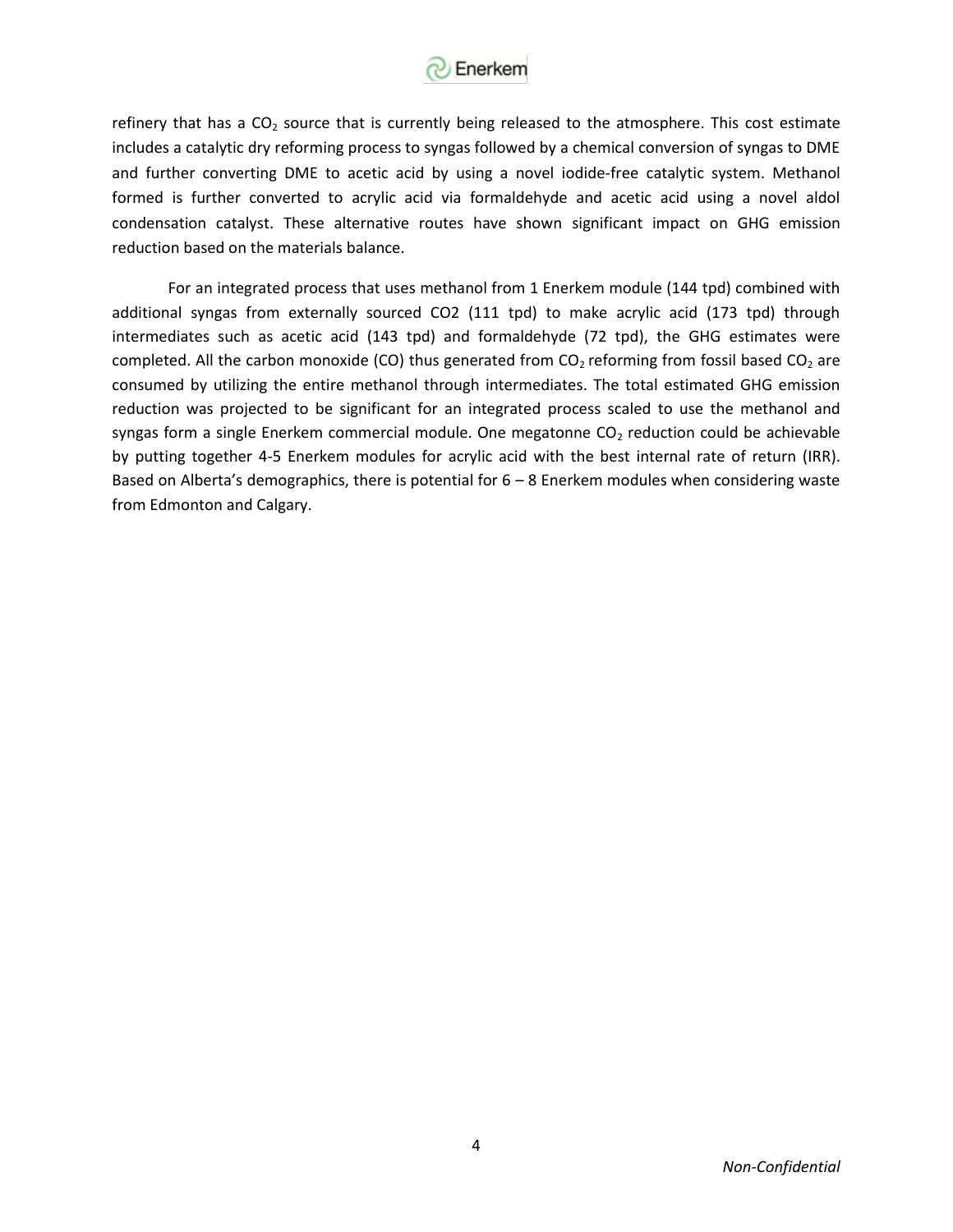

### **Project Description**

Current technologies sequester industrially produced  $CO<sub>2</sub>$  leading to its capture, via the underground formation of stable inorganic carbonates/bicarbonates. However, this approach is dependent on available geological  $CO<sub>2</sub>$  sinks and appropriate infrastructure and energy for compressing, piping, and injecting the  $CO<sub>2</sub>$  into the geological formation. Enerkem is proposing an alternate approach that converts the  $CO<sub>2</sub>$  into valuable organic products having commercial markets. Such approach can be implemented on a distributed basis independently of geological formations and pipeline locations, and can become an economically attractive route for long term  $CO<sub>2</sub>$  and methane carbon capture. It is also an important step towards further development of the chemical sector in Alberta aimed to export into Global markets. Enerkem has taken this approach since the planning of the first commercial biofuel plant in Edmonton (Enerkem Alberta Biofuel or EAB) using municipal solid waste as carbon feed source to make both methanol and ethanol. The incorporation of  $CO<sub>2</sub>$  as a carbon source material with which to expand the platform is part of the Enerkem strategy aiming to further improve the use of Carbon from waste (biogenic Carbon, recycled Carbon or Carbon in  $CO<sub>2</sub>$  from industrial processes). Such strategy is deployable across Alberta where carbon from waste and  $CO<sub>2</sub>$  are readily available.

#### *a) Introduction and Background*

Enerkem has developed a robust, low severity gasification technology that can convert nonhomogeneous carbonaceous materials into clean synthetic gas ("syngas"). Enerkem, in the period 2003 – 2005, proved, at the pilot level (200 kg feed/h dry basis), that such synthetic gas could be conditioned and subsequently converted into methanol using novel three phase reactor technology. As methanol is a building-block molecule, other products could be produced from it. This would enable the emergence of an innovative "green chemicals" sector using renewable biomass-rich feedstocks ranging from municipal solid wastes to agro-residues and forest residues. Enerkem's innovative technology is now used in the world's first full-scale commercial biomass to ethanol plant on the site of the Edmonton Waste Management Centre (EWMC). In parallel to full-scale commercial development, Enerkem continues to extend its technology development capabilities with the inauguration of the AERF (Advanced Energy Research Facility) plant in Edmonton. Operated jointly with the EWMC, this laboratory and pilot facility has become a dynamic center of excellence in research and development for Enerkem as well as for other technology development companies.

### *b) Technology Description*

The catalytic chemical technology that converts carbon from  $CO<sub>2</sub>$  to intermediate carbon monoxide (CO) could be used to implement a carbonylation strategy that leads to marketable chemical products. Enerkem plans to use  $CO<sub>2</sub>$  from major emitters such as (i) steam methane reforming operations in Alberta that produce hydrogen for refineries and (ii) synthetic crude oil from oil sands operations for upgrader applications. Both these operations have emissions or process streams that have high concentrations of  $CO<sub>2</sub>$  that would be suitable for dry reforming use with minimal pre-treatment. Such  $CO<sub>2</sub>$  will be recovered and converted to CO using a reforming route that would also use the abundant natural gas available in Alberta. We estimate that for a given installation, we could reduce  $CO<sub>2</sub>$  emissions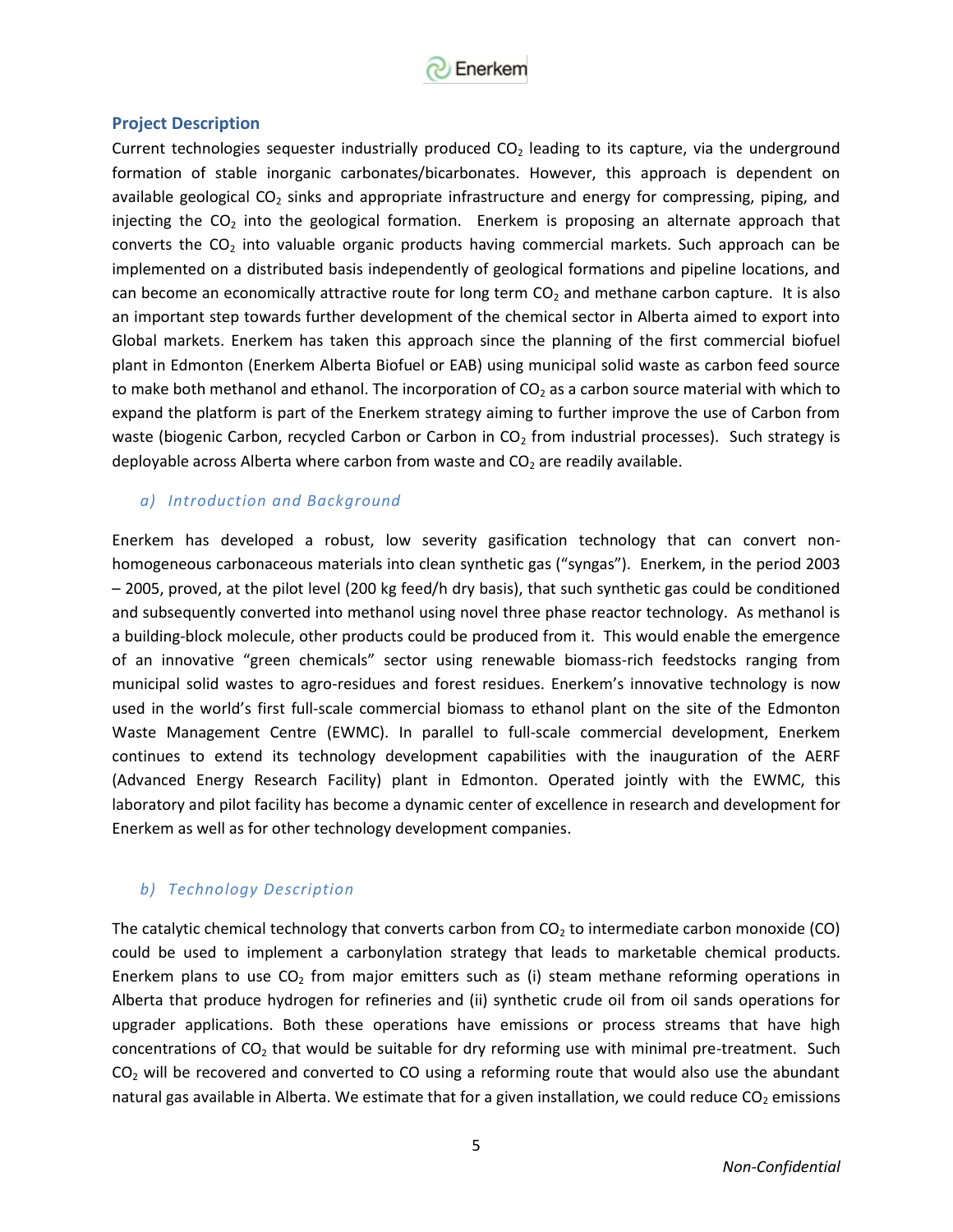

by about 45% by converting industrial  $CO<sub>2</sub>$  to CO and the latter subsequently used in "building" added value marketable molecules as end product functional chemicals. The awarded project has the following four key objectives:

- $\circ$  Identify the specific CO<sub>2</sub> industrial sources to be used as CO<sub>2</sub> feedstock for the catalytic conversion process to produce CO and  $H_2$  as syngas;
- o Test the catalyst formulations of Enerkem successfully tested at the lab level for sensitivity to potential poisons present in the identified  $CO<sub>2</sub>$  streams and establish appropriate purification strategies;
- $\circ$  Use the CO produced in carbonylation-related strategies, beginning with Methanol, (or DME) and Ethanol as initial prototype reactant(s) to synthesize value added oxygenated chemicals aiming at acetic acid, acetaldehyde, acrolein and acrylic acid;
- o With the results obtained, develop a techno-economic model that quantifies the dual value proposition of such strategy: GHG emissions reduction and marketable chemicals.

# *c) Project Goals (Original goals & changes made throughout the project)*

The project goals are built in 2 phases:

Phase 1 will have two years duration (Years 1 and 2) and comprise three tasks:

(Task 1) will focus on

- I. pre-conditioning  $CO<sub>2</sub>$  streams in terms of purity, contaminant removal and compression for downstream requirement and
- II. cost evaluation of the  $CO<sub>2</sub>$  conditioned stream thus obtained;

(Task 2) will optimize the  $CO<sub>2</sub>$  reforming catalyst and will focus on

- I. gathering kinetic data with which to construct and develop a functional model for scale up;
- II. build a high pressure carbonylation reactor

(Task 3) will focus on CO valorization and conversion to products via carbonylation catalysis

- I. Carbonylation of DME to Methyl acetate ( New Formulations)
- II. Hydrolysis of methyl acetate to Acetic Acid (New Formulations)
- III. Aldol Condensation of Formaldehyde and Acetic Acid (New Formulations)

### **Task 1 - Outcomes and Learning**

Three different types of  $CO<sub>2</sub>$  sources (raw gas) were identified and studied in details:

- a) Waste treatment section from bio-sources
- b) Oil Sand Mining and Upgrading (Shell Canada Energy Limited)
- c) AERF Rectisol Process for CO2 recovery and use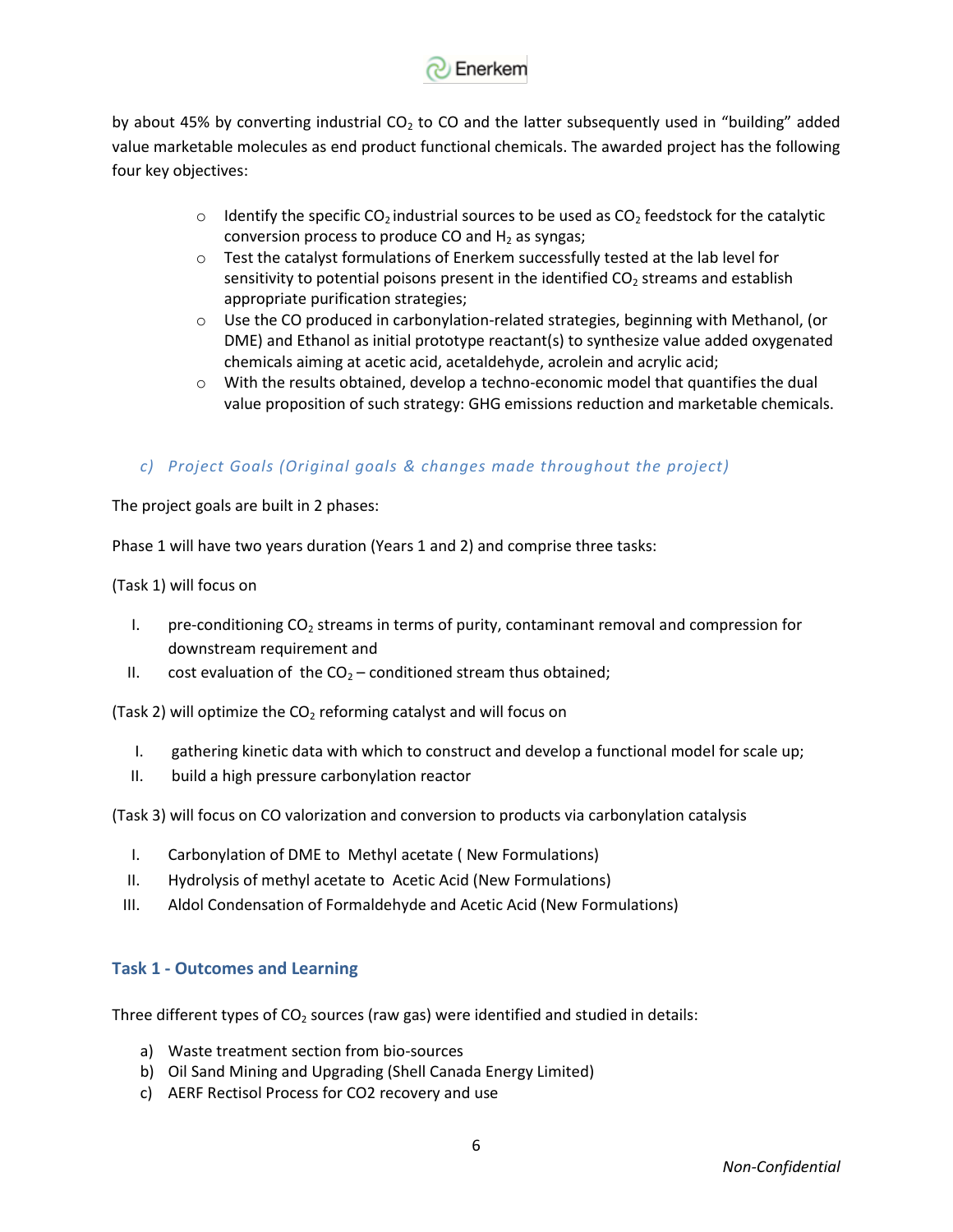

### a) Waste treatment section from bio-sources

Bio-waste to Energy for Canada Integration Initiative (BECii) is a bio-sourced technology using grains (wheat, corn or mix) to produce ethanol and is located in rural Hairy Hill near Vegreville, Alberta. The company produces 40M liters per year of ethanol and 2.5 MWH electricity from processing over 260 ktons per year of bio-waste including manure, agricultural, and municipal source separated organics (SSO) waste. Currently, the company releases about 35,000 tonne CO2 to the atmosphere at atmospheric pressure per year. The technology is based on anaerobic degradation of particulate organic material. The process can be categorized to four steps: 1) pre-treatment to de-structure the feed stock, 2) hydrolysis, 3) fermentation and 4) product separation. During the hydrolysis step, the cellulosic part of the feedstock is converted to sugar using acid treatment, typically sulfuric acid. Bio-ethanol is produced during fermentation using microorganisms such as yeast. As a result of the fermentation process, glucose sugar (C $_6$ H $_{12}$ O $_6$ ) is converted to alcohol (C<sub>2</sub>H $_5$ OH) and carbon dioxide gas (CO<sub>2</sub>) <sup>[1]</sup>.

$$
C_6H_{12}O_6 \to 2C_2H_5OH + 2CO_2
$$
 (1)

Currently, the company releases this  $CO<sub>2</sub>$  to the atmosphere which is considered biogenic and is carbon neutral. The gas stream was analyzed by CO<sub>2</sub> analyzer at the site. In addition, samples were taken and were also analyzed by Gas chromatography (GC). Analysis of the results revealed that the gas stream contains more than 98%  $CO<sub>2</sub>$  and the rest is nitrogen and hydrogen. It should be noted that the pressure of  $CO<sub>2</sub>$  is atmospheric. The flow rate of the carbon dioxide being released to the atmosphere is 107 kmol/ h (111 tonne CO<sub>2</sub>/d). Based on these analyses this CO<sub>2</sub> rich stream could be a good source of further processing into syngas using appropriate reforming technology.

b) Oil Sand Mining and Upgrading (Shell Canada- Scotford Upgrader)

The Shell Scotford upgrader is located about 40 km northeast of Edmonton, Alberta and consists of an upgrader, oil refinery and chemicals facility. The refinery produces 100,000 barrels per day of marketable products; mainly diesel, gasoline, jet fuel and propane in addition to about 3 million tonnes of CO<sub>2</sub> per year.<sup>(2)</sup> Currently, Shell Canada Energy, located at Scotford Upgrader and Expansion, operates two existing Hydrogen Manufacturing Units (HMUs) which are the primary sources of CO2 produced. It is expected that another hydrogen manufacturing unit (HMU 3) which is under construction will be operated in 2016 to expand the hydrogen production. In the hydrogen manufacturing unit, the feedstock used is a mixture of natural gas with hydrocarbon feeds (low pressure and high pressure hydrocarbon streams). The composition of these streams is presented in Table 1.1.<sup>(3)</sup>

|  |  |  | Table 1.1: Component composition of feedstock for hydrogen manufacturing units at Shell <sup>(3)</sup> |
|--|--|--|--------------------------------------------------------------------------------------------------------|
|  |  |  |                                                                                                        |

| Stream No.      |   | 1.a        | 1.b               |                       |
|-----------------|---|------------|-------------------|-----------------------|
| Component       |   | LP-HC Feed | <b>HP-HC Feed</b> | <b>HP Natural Gas</b> |
| $\mathsf{CH}_4$ | % | 22.82      | 14.67             | 93.87                 |
|                 | % | 9.21       | 9.54              | 2.88                  |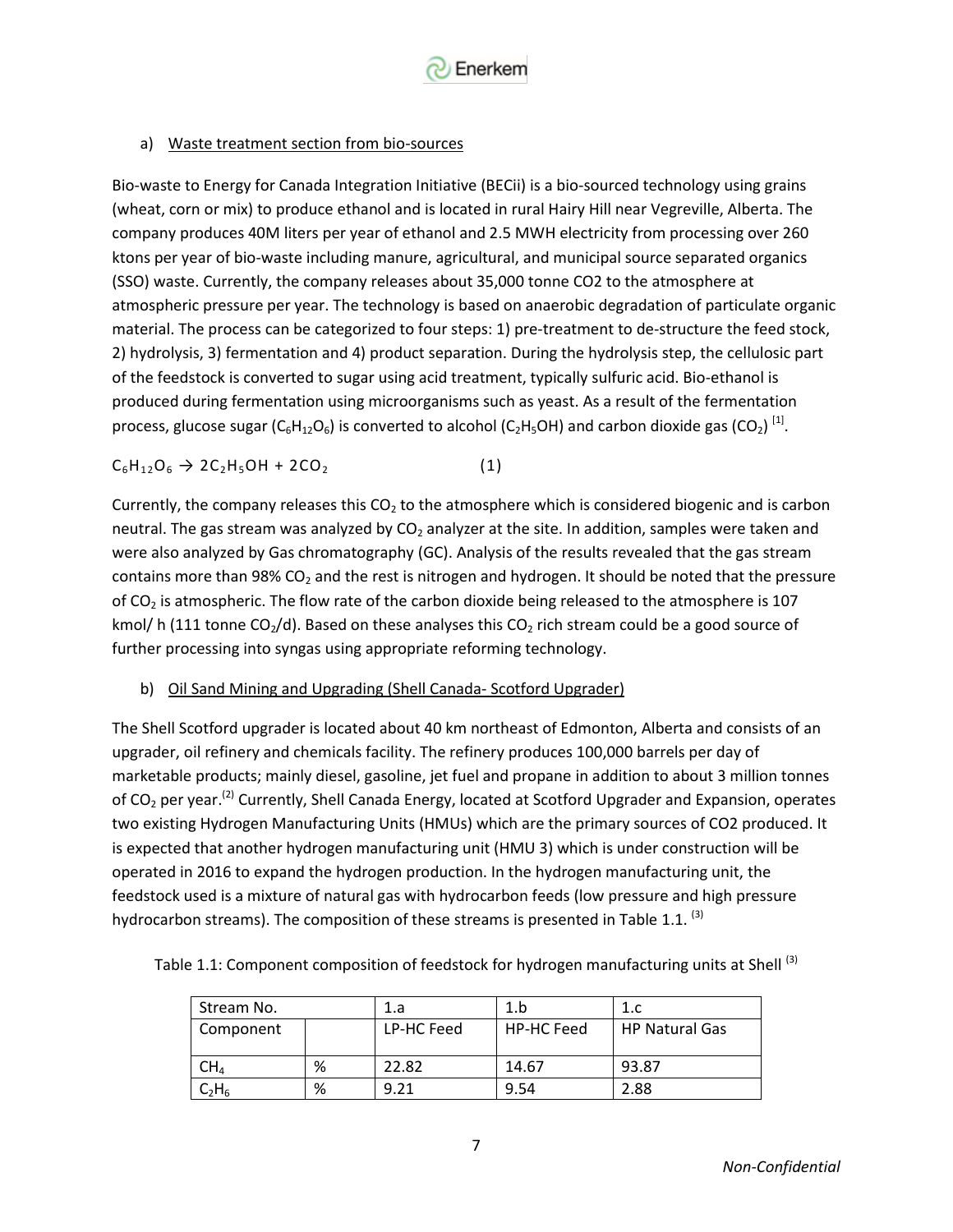

| $C_3H_8$                            | % | 6.31  | 14.76 | 0.75 |
|-------------------------------------|---|-------|-------|------|
| $i$ -C <sub>4</sub> H <sub>10</sub> | % | 0.90  | 2.82  | 0    |
| $n - C_4H_{10}$                     | % |       | 2.81  | 0.18 |
| $n - C_5H_{12}$                     | % |       | 0.88  | 0.02 |
| $n - C_6H_{14}$                     | % | 0.5   | 0.45  | 0.01 |
| H <sub>2</sub>                      | % | 57.16 | 51.35 | 0    |
| N <sub>2</sub>                      | % | 0.1   | 2.71  | 1.6  |

During operation of HMU 1+2 units (100% loads), feed stream containing hydrocarbon and hydrogen is preheated to reach 540 ℃ and mixed with steam. Subsequently, this stream is reformed through steammethane reforming (SMR) using well established Ni-based catalyst to produces syngas (H<sub>2</sub> and CO). The main by-product of this reaction is  $CO<sub>2</sub>$ .

The main unit operation during the process is presented in simple schematics (Figure 1.1). It can be seen that the reformed gas is routed to the cooler followed by a high temperature (HT) shift conversion reactor. The temperature of the feed stream fed in is 340℃. In this reactor, most of the CO gas component is reacted with water to produce more hydrogen. The raw hydrogen is passed through several coolers and heat exchangers to cool and condense water. Currently, Shell Canada Quest Project is planning to capture 1 million tonnes of  $CO<sub>2</sub>$  produced from syngas using Amine  $CO<sub>2</sub>$  extraction followed by Carbon capture and Sequestration (CCS) technology. In the plant, three absorbers are planned to be operated. Finally, the treated gas will be fed to pressure swing adsorption (PSA) to separate hydrogen. In this unit, hydrogen with high purity of 99.9% is produced. Currently, the off-gas of PSA which contains hydrogen and  $CO<sub>2</sub>$  (Stream 5) is directed to the reformer burner.





According to the released report by Shell, 1.5 million tons per year (3,891 kmol/h) of  $CO<sub>2</sub>$  will be produced during the reforming as a by-product of steam methane reforming reactions.<sup>(2)</sup> Beside, CO<sub>2</sub> is generated as result of burning of fuel gas to produce energy for reformers, compressor and other equipment. Based on the analysis of the gas streams in the Hydrogen Manufacturing Unit ( HMUs) indicated that 3 streams as depicted on Figure 1.1 ware suitable source of CO2 from the SMR process to be used in Dry Reforming.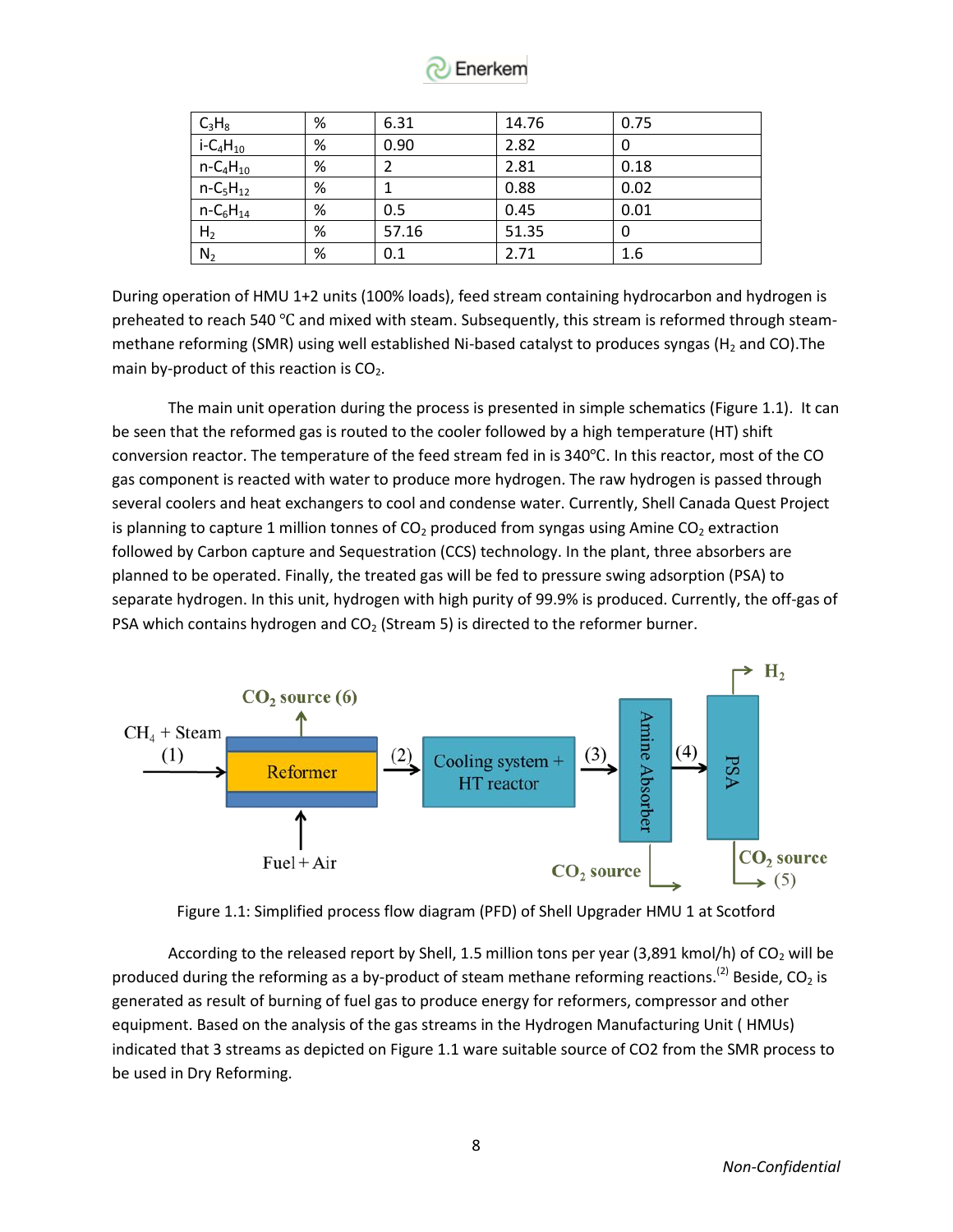

| Stream Name and #   |                 | PSA Off gas<br>Striper product |     | Burner flue gas |  |
|---------------------|-----------------|--------------------------------|-----|-----------------|--|
|                     |                 | from Amine unit                | (5) | (6)             |  |
| CO <sub>2</sub>     | Kmol/h          | 975                            | 213 | 455             |  |
| Temperature         | $\rm ^{\circ}C$ | 35                             | 35  | 25              |  |
| Pressure            | kPa(abs)        | 147                            | 130 | 120             |  |
| Suitability for dry |                 | yes                            | yes | no              |  |
| reforming           |                 |                                |     |                 |  |

#### Table 1.2: Recognized  $CO<sub>2</sub>$  sources at Shell –Scotford Upgrader

Based on this study it can be concluded that in a typical hydrogen manufacturing plant that uses steam methane reforming operation to produce hydrogen, the above streams (Table 1.2) could be potential candidate sources for Enerkem if external the  $CO<sub>2</sub>$  is required. Currently, at Shell, PSA off gas is sent to burner and the  $CO<sub>2</sub>$  obtained from Amine unit, is planned to be used for carbon capture sequestration Shell Quest project.

Further a techno-economic analysis of utilizing the PSA feed gas and integrated to a dry reformer for syngas production followed by a standard separation unit to generate pure streams of  $H_2$ and CO were evaluated. The preliminary evaluation indicated that the total capex for a 1 Million Tonne CO<sub>2</sub> capture plant could be in the excess of 300 Million USD with OPEX at about 93.5 Million USD per year. The  $CO<sub>2</sub>$  avoidance and capture cost are calculated as 163 USD/Tonne and 124 USD/Tonne respectively. If we compare the  $CO<sub>2</sub>$  capture and sequestration (CCS) cost for various operations as proposed on fossil-based industry the CO<sub>2</sub> avoidance cost range from 60 CAD /Tonne to 230 CAD/Tonne and are comparable to the cost associated with other processes prevalent in power, oil sands and chemical emission points in Alberta.

| CAD / Tonne CO <sub>2</sub> Abated |
|------------------------------------|
| $60 - 150$                         |
| $50 - 150$                         |
| 85 - 130                           |
| $110 - 165$                        |
| 140 - 180                          |
| $175 - 230$                        |
|                                    |

CO<sup>2</sup> Capture Cost Estimates (Alberta Carbon Capture and Storage Development Council, 2009)

Based on the techno-economic analysis it can be concluded that the dry reforming process could be a possible option for both  $CO<sub>2</sub>$  capturing and utilizing the CO for downstream carbonylation process to manufacture value added chemicals.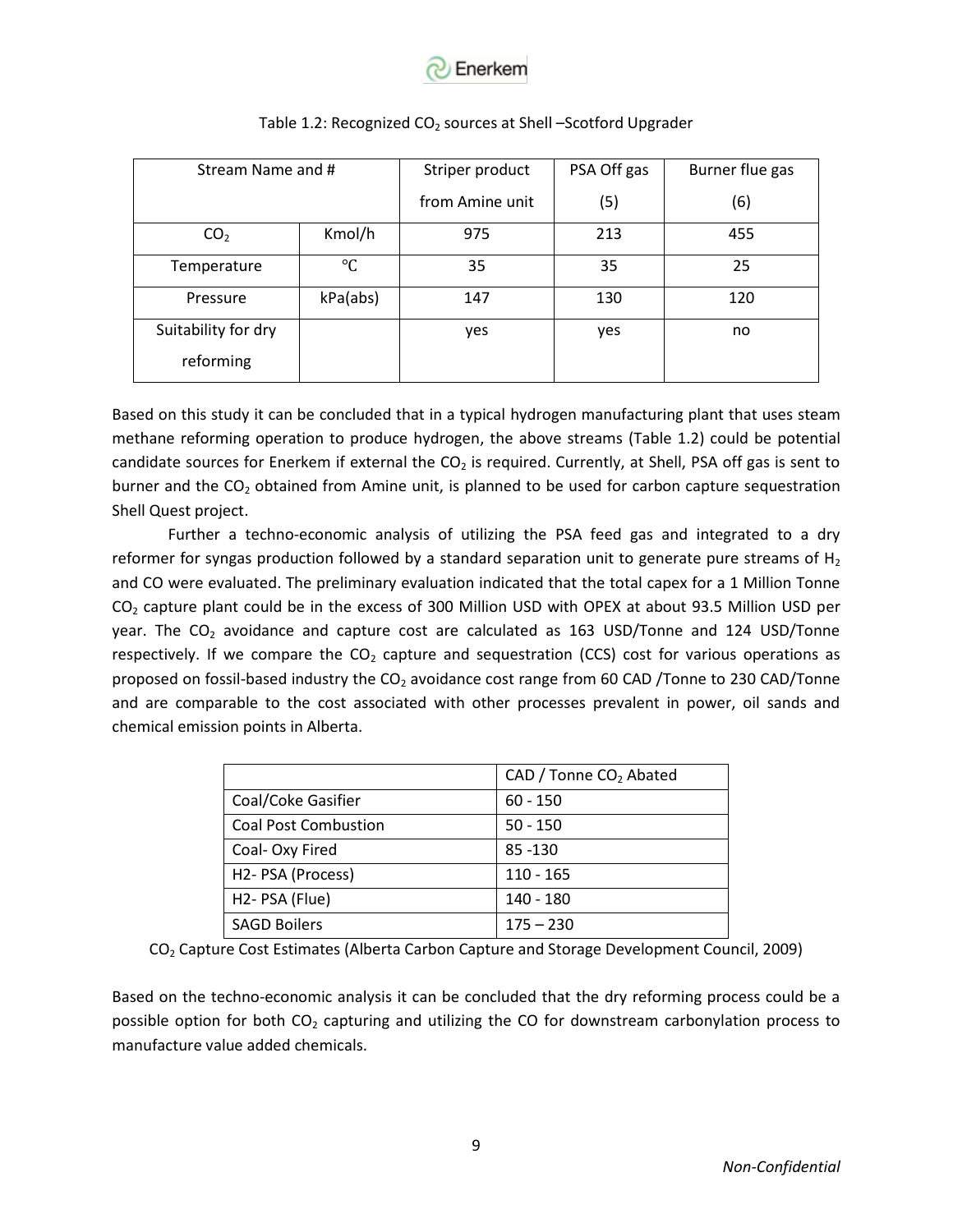

#### c) AERF Rectisol Process

The current design at AERF uses chilled methanol as a physical absorption solvent at high pressure to separate  $CO<sub>2</sub>$  from syngas at low temperature (Rectisol process). Rectisol process uses chilled methanol as a physical solvent to separate CO<sub>2</sub>. Industrially, this process is used in syngas treatment and in natural gas industry. Due to the high vapour pressure of methanol, the process must be carried out between - 35 to -70℃. Some of the main advantages of the Rectisol process can be listed as follows: high thermal and chemical stability, non-corrosive, miscibility of the solvent with water. Other main advantages of Rectisol process is that regeneration of solvent is achieved by low pressure flashing without using any process heat. At AERF, methanol is regenerated by two flashed separators working at 4 and 1 bar respectively. Based on the experimental data and simulation results showed that, high purity of  $CO<sub>2</sub>$ (>96%) is produced due to the reduced solubility of  $CO<sub>2</sub>$  in methanol at lower pressure. The experimental data on Rectisol Process collected during gasification process for syngas production has proven the efficiency to remove both the acid gases present in the syngas.

- $\checkmark$  86% CO<sub>2</sub> removal efficiency at -15<sup>°</sup>C
- $\checkmark$  87% H<sub>2</sub>S removal efficiency at -15<sup>°</sup>C

### **References:**

- 1. Balat, M. and H. Balat, *Recent trends in global production and utilization of bio-ethanol fuel.* Applied Energy, 2009. **86**(11): p. 2273-2282.
- *2. [http://www.shell.ca/en/aboutshell/our-business-tpkg/downstream/oil-products/scotford.html.](http://www.shell.ca/en/aboutshell/our-business-tpkg/downstream/oil-products/scotford.html)*
- *3. [http://www.energy.alberta.ca/CCS/Shell%20Quest2011/SummaryReportfor2011.pdf.](http://www.energy.alberta.ca/CCS/Shell%20Quest2011/SummaryReportfor2011.pdf)*
- *4. [http://www.energy.alberta.ca/CCS/HydrogenManufacturingUnitMaterialBalance.pdf.](http://www.energy.alberta.ca/CCS/HydrogenManufacturingUnitMaterialBalance.pdf.%202011)* 2011.
- *5.* Xu, J.G. and G.F. Froment, *Methane Steam Reforming, Methanation and Water-Gas Shift Intrinsic Kinetics.* Aiche Journal, 1989. **35**(1): p. 88-96.

### **Task 2 - Outcomes and Learning**

Dry reforming integration in the current Enerkem technology is designed to use  $CO<sub>2</sub>$  directly in a reducing environment to increase the yield of usable syngas. This in turn reduces the Greenhouse Gas (GHG) emissions directly and reduces the energy load of steam generation used in the reforming process and eventually may lead to a reduction in CAPEX. This task was accomplished on a small reformer to evaluate the impact of  $CO<sub>2</sub>$  in syngas formation when mixed with natural gas without any steam. A stable catalyst catalyst formulation was established. The structure characterization and performance evaluation indicates that the developed catalyst can be used for dry reforming reaction under established reaction condition. In addition a kinetic model for the Dry Methane Reforming system was developed based on experimental studies. The kinetic model provided a sufficiently good fit and was utilized for running simulations in HYSYS. The DMR system has immense carbon capture potential, capturing over twice the amount of  $CO<sub>2</sub>$  that is emitted by CH<sub>4</sub> combustion for providing energy to the process. But when compared with a Steam Methane Reforming system, the DMR appears generally less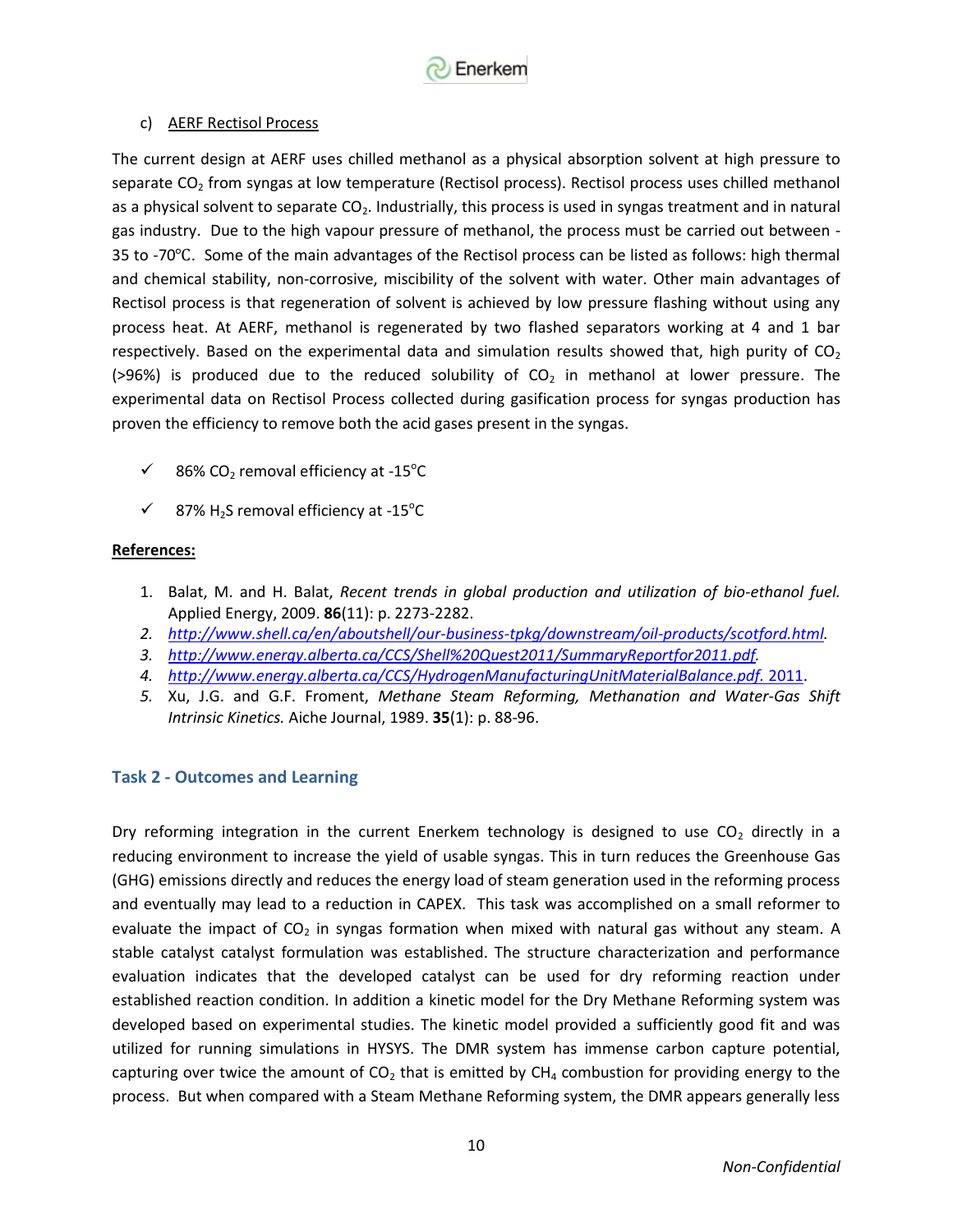

favourable as a source of pure hydrogen gas, on the basis of energy consumption. If, however, we consider CO to also be a desirable product, the DMR system is much more favourable than the SMR system. The E20 catalyst has been tested for over 470 hours continuously. Under certain operating conditions, in this duration, the catalyst could consume between  $28.8 - 35.4$  kg of CO<sub>2</sub> per kg of catalyst while yielding between 2.81 - 3.38 kg of  $H_2$ . Evaluation of the process economics clearly exhibited the advantages in terms of process economics, energy consumption as well as  $CO<sub>2</sub>$  capture. For 100 kg moles of CO produced per hour, there was a reduction of 6789.7 kg of  $CO<sub>2</sub>$  per hour.

In another analysis the cost evaluation of generating syngas from dry reforming process and further separating the gases to appropriate  $H_2$ /CO ratio to make methanol and CO is estimated. Since dry reforming produces  $H<sub>2</sub>/CO$  ratio less than 1 and is hydrogen deficit. The analysis considers that the excess CO will be utilized for downstream carbonylation step to generate acrylic acid. The methanol yield thus produced will be significantly improved if integrated with the current projected capacity of EAB plant. Based on this it can be concluded that methanol is a good platform from which higher value chemicals such as acrylic acid can be made when integrated with a plant like EAB. The external CO<sub>2</sub> from fossil based industries could be utilized to generate more syngas that could improve the total methanol production by adjusting the  $H_2/CO$  ratio. The additional CO obtained from dry reforming could be utilized to make acetic acid. Formaldehyde is also manufactured from the methanol obtained by using commercial process. The acrylic acid obtained thus utilized all the methanol and CO and effectively captured the carbon present in  $CO<sub>2</sub>$ . The techno-economic analysis reveals that the dry reforming process could be a possible option for generating revenue with a healthy rate of return when integrated with one Enerkem module. Profitability improves further when multiple Enerkem modules are considered in such integration.

#### **Task 3 - Outcomes and Learning**

Biofuels production ( $1<sup>st</sup>$  Gen) which includes biodiesel, bio-ethanol, and biogas, are characterized by their ability to easily fit in with current fuels and technology. They are easily blended with current fuels and can be burned in current internal combustion engines. However, the first generation of biofuels, which are produced primarily from food crops, including grains, sugar beets and oil seeds, and compete directly with other food crops for land use is not sustainable as it may accelerate deforestation, competes for water resources and provide only limited greenhouse gas reduction. Several of the issues brought forth by the use of first generation biofuels can be resolved by using agricultural, forest residues and non-food feedstocks instead of edible feedstocks. These residues and non-food feedstocks, otherwise known as biomass, are broken down to produce lignocellulose, which can undergo a number of possible reactions to produce bio-ethanol and other biofuels, but may also serve as a precursor to other carbon-containing chemicals  $(2^{nd}$  Gen). Lignocellulosic biomass is also more abundant, sustainable, and more economical to produce when compared to edible feedstocks. However, lignocellulosic feedstocks are more difficult to convert to other chemicals, and processing costs are higher compared to first generation biofuels. Moreover, due to processing difficulties as well as feedstock availability, the search for a sustainable biofuel is ongoing. This has led to the utilization of other potential feedstocks, one of which is municipal solid waste (MSW). Enerkem has taken this route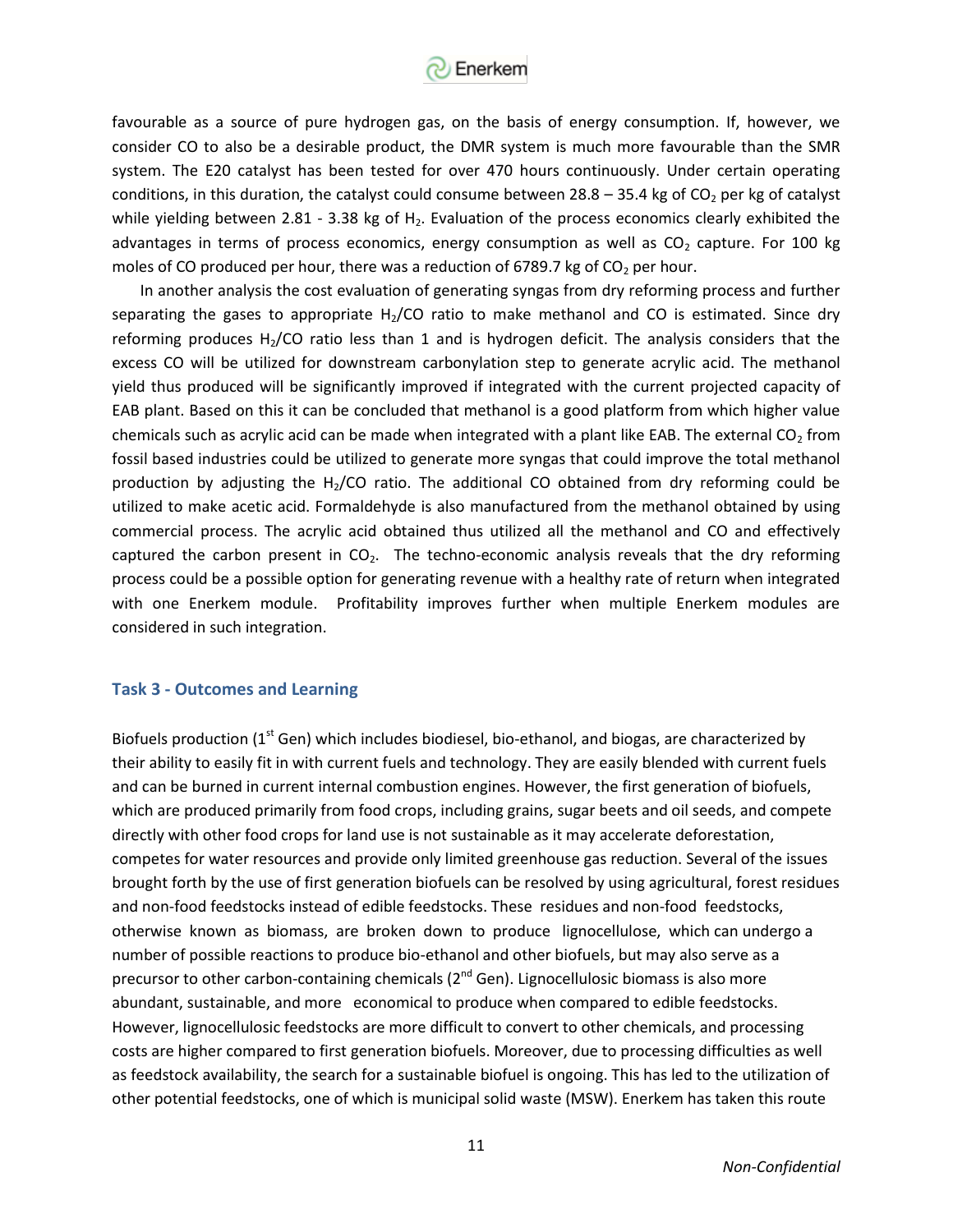

to make biofuels such as methanol and ethanol and other chemicals using gasification technology and catalytic processes. Catalysis can be used to dramatically reduce the amount of waste and by-products produced in the course of chemical reactions, some of which are difficult to dispose of or may be environmentally hazardous. Since more than 90% of chemical industrial processes currently use a catalyst so a successful production of biofuels and other chemicals from sustainable sources is likely rooted in the development of novel catalysts and processes.

#### **Production of methyl acetate and acetic acid**

Acetic acid is mostly produced via methanol carbonylation, which accounts for approximately 65% of global acetic acid production of which the two main processes are the Monsanto and BP Cativa<sup>TM</sup> processes. The Monsanto process was first designed in 1966, and the first commercial installation started up in 1970. The process used rhodium and iodide-based homogeneous catalysts and operated at pressures of 30 atm and temperatures of 423-473 K. The advantage over previous processes was higher selectivity, which led to simpler purification resulting in savings on both operating and capital expenses. BP Chemicals later acquired the licensing rights to the Monsanto process, and further developed it to create the Cativa™ process in 1996, which was based on an iridium/iodide homogeneous catalyst and operated at a temperature of 463 K and pressures of 20-40 atm. While the selectivity towards acetic acid is very high, harsh halides are formed during the course of the reaction. These halides are very corrosive, and require that process equipment be made from exotic materials. The final acetic acid product must also be purified of these halides. Halides also pose a significant environmental hazard, and must be disposed of in a safe manner. While the Monsanto and BP Cativa<sup>TM</sup> processes are significantly more efficient when compared to previous methanol carbonylation processes, the presence of halides still translates into increased capital and operating expenditures, as well as the taking on of some risk to the environment. The metals used for the catalysts, rhodium and iridium, are also precious metals, both of which have significant cost.

One of the coproducts in methanol carbonylation is methyl acetate (MA). MA is also the main product of methanol carbonylation when methanol is in excess and acid catalysts are present. MA serves as a popular solvent, but may also be used in the production of other chemicals, mostly in esterification reactions. MA has the lowest boiling point of all organic acetates, and is useful in applications where rapid evaporation is a necessity. Currently most, if not all, MA is produced via methanol carbonylation. For true sustainable and environmentally friendly MA production, the original reactants should come from sustainable sources (such as methanol) and any catalyst used should not require the use of a harmful co-catalyst and preferably be synthesized from inexpensive, common metals. One such alternative to conventional methanol carbonylation for MA production is dimethyl ether (DME) carbonylation utilizing solid acid catalysts. DME is non-carcinogenic, and nontoxic, but is an extremely volatile organic compound. For those reasons, the principal application of DME has been as a clean, high efficiency compression ignition fuel with reduced nitric and sulphuric oxide emissions and particulates. However, in recent years it has been identified as a base chemical for the production of many other chemicals. MA can also be formed by DME carbonylation as well as depicted below: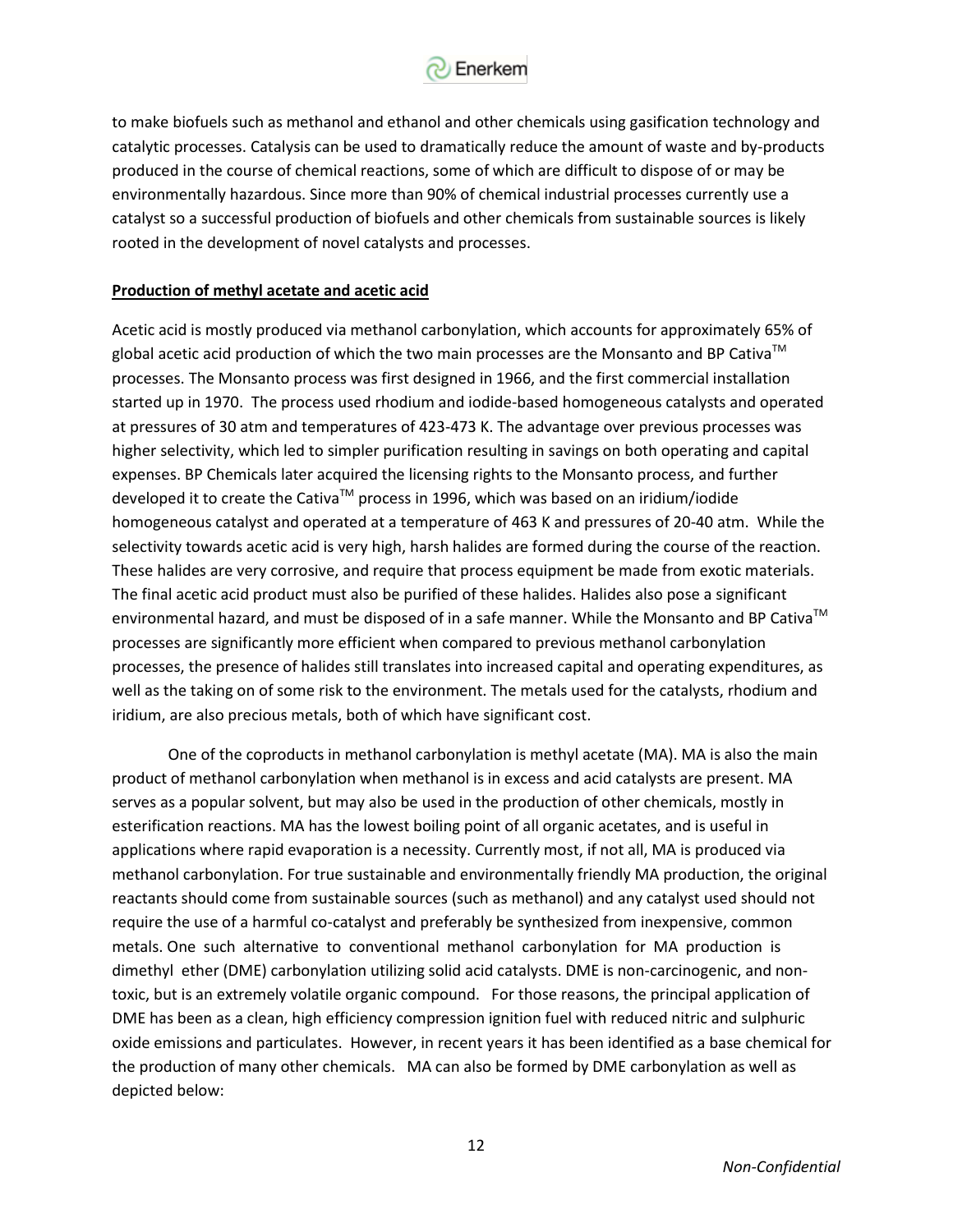

# $CO + CH_3OCH_3 \leftrightarrow CH_3COOCH_3$

There has also been extensive work conducted on the synthesis of DME from syngas. Predominantly, there is a two-step synthesis using two different catalysts and a one-step synthesis using a bifunctional catalyst. Conversion of synthesis gas to DME requires three steps. Conventionally, synthesis gas is produced by gasification or reforming. Too rich CO would require an adjustment of the synthesis gas via the water-gas shift reaction:

$$
CO + H2O \leq V + H2 + CO2
$$
 (Reaction 1)

Once the ratio of hydrogen to carbon oxides has been adjusted, the gas is reacted to produce methanol (MeOH):

 $CO + 2H<sub>2</sub> \leq S - CH<sub>3</sub>OH$  (Reaction 2)

Finally, methanol is dehydrated to form DME:

$$
2 CH3OH < = > CH3OCH3 + H2O
$$
 (Reaction 3)

All three reactions are thermodynamically equilibrium-limited and exothermic. Moreover, the catalysts for shift and methanol synthesis reactions are subject to severe deactivation when overheated. To avoid thermodynamic limitations and excessive catalyst deactivation, conventional gas-phase reactors must be run at low per-pass conversions to maintain reactor temperature. Consequently, overall conversion of carbon monoxide to DME is reduced. Commercially, DME is produced from multiple reactors in series and with high recycle rates. The large capital investment and operating costs offer a significant opportunity for cost reduction. Multistep processes, which use separate reactors for each reaction, cannot exploit the potential synergy of the three reactions. If these three reactions are conducted simultaneously, methanol synthesis drives forward the shift reaction and DME synthesis drives both the methanol and shift reactions. Consequently, a one-step process is more flexible and can operate under a wider range of conditions than a multistep process [2]. However, a single-step gas-phase process would still experience a large reactor exotherm from the high net heat of reaction.

Air Products [3] has been conducting laboratory investigations into the synthesis of DME since 1986, initially in an effort to improve syngas conversion per pass in the slurry LPMEOH reactor. Removing methanol by converting it to DME within the same reactor overcomes the usual equilibrium constraints imposed by operating temperature and pressure. A slurry reactor for the direct DME synthesis has many merits compared with a fixed-bed reactor because the existence of a liquid medium makes it easier to remove reaction heat, to achieve almost isothermal conditions. Enerkem has also conducted a bench scale investigation on direct DME synthesis from syngas in a single liquid phase stirred-tank catalytic reactor on bi-functional catalysts composed of copper-based methanol synthesis catalysts and a solid acid such as  $\gamma$ -Al<sub>2</sub>O<sub>3</sub> with good results.

Enerkem has further initiated an effort to explore how the carbonylation could effectively proceed without iodine in the reaction system. This is conceptually possible should a catalyst be designed to form the appropriate ligands with CO and insert such CO into the DME molecule. While designing the catalyst,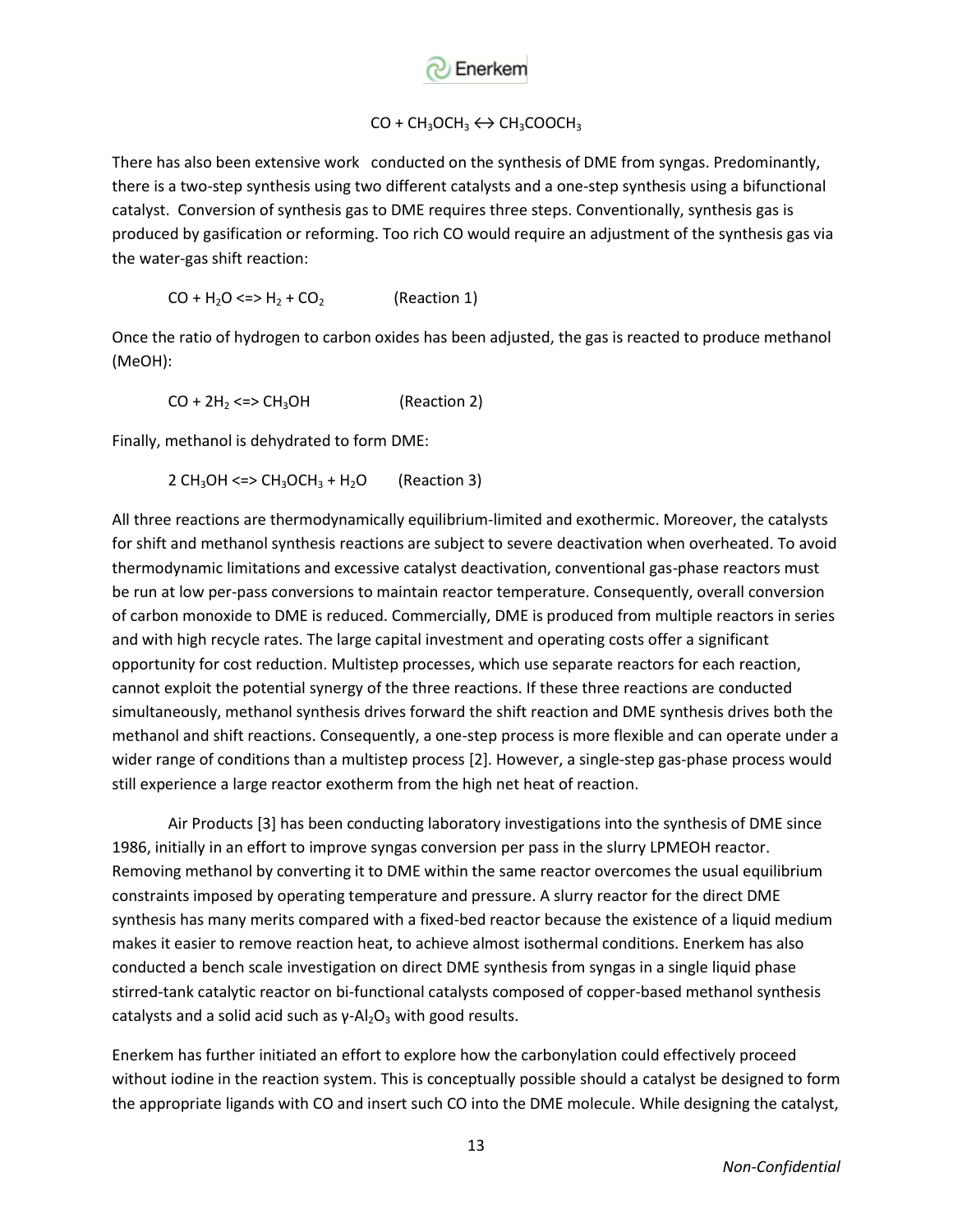

the importance of a structured solid (such as zeolites) with the "right acidity" was chosen for this research as it could do the work of the I-Rh ligand replacing the Iodine. Current catalysts based on zeolites may have high activity but deactivate quite quickly due to the formation of heavy organic compounds in the pores and channels of the zeolite framework, blocking the reactants access to active sites. Through simple process of elimination and activity measurements, it was determined that the 8 MR provided the highest selectivity towards MA and validated further from the literature data. The data as prevalent in literature also suggest that the some zeolites and metal loaded zeolites could be a good catalyst for MA synthesis from DME very similar to what has been observed during our research. A judicious choice on a combination of metals has been made during the progress of the work for better activity with the ability to regenerate. Operating conditions were optimized so as to limit the formation of coke by-products or to favour desorption of coke precursors. We synthesized and tested a large variety of bi-functional catalysts based on commercial and modified zeolites, with different pretreatment conditions. The catalyst synthesis, pre-treatment and any modifications are performed inhouse based on the original commercially available zeolite. The procedures do not require specialized equipment, may be performed in air atmosphere, they are simple, reproducible and easily scalable. Multiple batches of different catalysts were prepared, stored under wet or dry conditions that showed reproducible catalytic behavior. Conversion is substantially improved on a bi-metallic system compared to monometallic system. The productivity is also found to be improved at an appropriate ratio of the metals associated. The regeneration of the catalyst was accomplished in situ without the use of air, so that the production safety is not compromised. It was observed that after regeneration the selectivity towards methyl acetate was maintained at very high level (approximately 100%) with the only other by – product being very low levels of methanol.

Acetic acid was synthesis during the work (iodide free process) by methyl acetate hydrolysis in presence of another heterogeneous acid catalyst in a fixed bed to acetic acid and methanol with very conversion.

 $CH<sub>3</sub>OCH<sub>3</sub> + CO <\gt>CH<sub>3</sub>COOCH<sub>3</sub>$  $CH<sub>3</sub>COOCH<sub>3</sub> + H<sub>2</sub>O \leq PCH<sub>3</sub>COOH + CH<sub>3</sub>OH$ 

Furthermore, in order to deal with the azeotropes of methyl acetate-methanol and methyl acetatewater existing in the system, a separation process that would require multiple columns can be sued used.

#### **Production of acrylic acid**

Acrylic acid is a high value chemical used for the synthesis of a variety of plastics, coatings, paints and polishes etc. Presently, the oxidation of propylene oxidation is the major industrial method for synthesis of acrylic acid. However, the numerous oxidation by-products, along with the limitations of the availability of propylene as an abundant raw material outside the sphere of petrochemical industries, make the possibility of alternative catalytic processes very lucrative. Formaldehyde and acetic acid have been found to participate in an aldol condensation reaction to form acrylic acid. As the pathways for formation of either of these starting materials is well established in industry, the aldol condensation route holds promise of delivering an economically feasible process for acrylic acid formation, without dependence on the petrochemical industries. Literature suggests the possibility of achieving high acrylic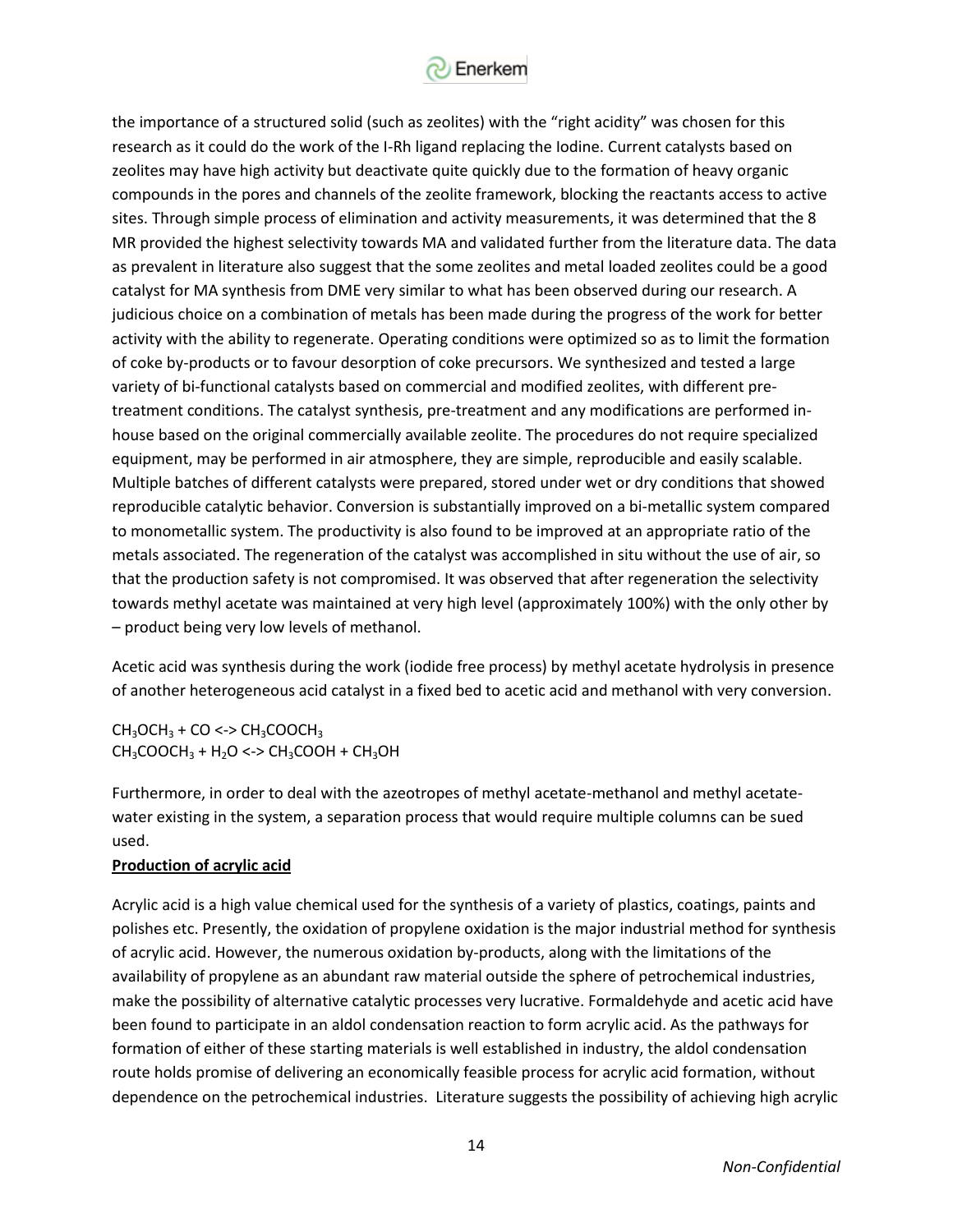

acid selectivity as well as over 80 % yields based on formaldehyde conversion. Commercial performance achieving similar values would allow manufacture of acrylates without dependence on the fossil fuel industry, and with immense carbon capture potential.

The aldol condensation reaction of the acetic acid with formaldehyde results in the formation of acrylic acid. This reaction has been observed to take place in the region of  $280 - 400^{\circ}$ C.

$$
HCHO + CH_3COOH \rightarrow CH_2(OH)CH_2COOH \rightarrow CH_2 = CHCOOH + H_2O \quad \Delta H_f^{\circ} = -23.43 \text{ kJ/mol} \dots (1)
$$

There are however a variety of side reactions possible in the system as well. Esterification of acetic acid with methanol from formalin results in the formation of methyl acetate, the reaction of which with formaldehyde can lead to the formation of methyl acrylate.

$$
CH_3OH + CH_3COOH \rightarrow CH_3COOCH_3 + H_2O
$$
\n
$$
CH_3COOCH_3 + HCHO \rightarrow CH_2 = CHCOOCH_3 + H_2O
$$
\n
$$
.... (3)
$$

Alternatively, the methanol can also react with acrylic acid directly to form the methyl acrylate.  $CH_3OH + CH_2 = CHCOOH \rightarrow CH_2 = CHCOOCH_3 + H_2O$ 

Carbon dioxide and acetone are formed by the decomposition of acetic acid.  
 
$$
2CH_3COOH
$$
 →  $CH_3COCH_3 + CO_2 + H_2O$  (4)

The decomposition of formaldehyde can also result in formation of methanol and carbon dioxide as well.

$$
2HCHO \rightarrow HCOOCH_3 \rightarrow CH_3OH + HCOOH \rightarrow CH_3OH + CO_2 + H_2O
$$
 .... (5)

Furthermore, the acrylic acid produced in the system may undergo polymerization to form polyacrylates.

$$
nCH_2 = CHCOOH \rightarrow [-CH_2 - CH(COOH) -]_n
$$
 .... (6)

All the experiments were completed on a fixed bed plug flow reactor consisted of a tube of diameter 1.27 cm in a furnace heater. The catalyst bed was topped with a layer of alumina to create a preheating zone so as to allow the liquid feed mixture to vaporize. A condenser and a collector tank were placed downstream of the reactor for product collection. Under the established operating conditions various catalysts were tested with differing Acetic Acid – to – Formaldehyde – to – Water – to  $-$  Nitrogen ratios, differing residence times, and operating temperatures (from 300 to 420 $^{\circ}$ C). The liquid products were analyzed using an Agilent 7820A Gas Chromatography system with a FID and DBWax column, while a Haysep column was utilized for the effluent gases. The water content in the product was determined by using a Mettler Toledo V20 Volumetric Karl Fischer Titrator.

The analysis data indicate that the selectivity to acrylic acid on the basis of formaldehyde conversion varies between 3-4 % to over 50 %. However, generally the higher selectivity has been associated with lower conversions. In the case of catalyst H101 however, a selectivity of 49 % was